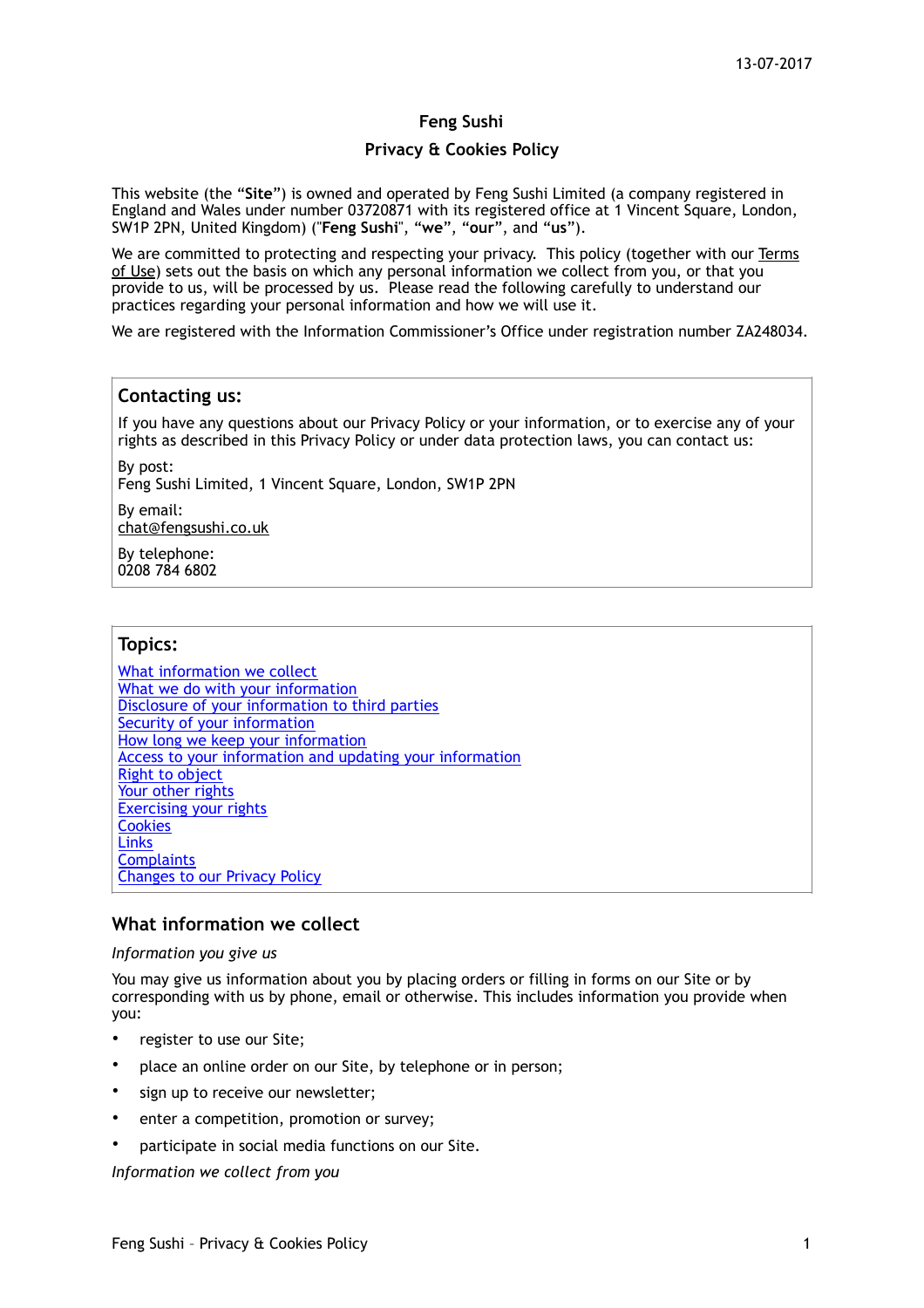We may collect, store and use information about your visits to the Site and about your computer, tablet, mobile or other device through which you access the Site. This includes the following information:

- technical information, including the Internet protocol (IP) address, your login information, your, browser type and settings, time zone setting, browser plug-in types and versions, operating system and platform, and geographical location; and
- information about your visits and use of the Site, including the full Uniform Resource Locators (URL), clickstream to, through and from our Site, pages you viewed and searched for, page response times, length of visits to certain pages, referral source/exit pages, page interaction information (such as scrolling, clicks and mouse-overs), and website navigation and search terms used.

We may also collect information about you from other sources, such as commercially available sources.

### **What we do with your information**

We use your information:

- to carry out any orders you place online on our Site, by telephone or in person;
- to provide you with information that you request from us;
- to allow you to participate in interactive features of our service, when you choose to do so.

Where it is in our legitimate interest to do so, we use your information:

- to administer our Site including troubleshooting, data analysis, testing, research, statistical and survey purposes;
- to improve our Site to ensure that content is presented in the most effective manner for you and for your computer, mobile device or other item of hardware through which you access the Site;
- as part of our efforts to keep our Site safe and secure;
- to measure or understand the effectiveness of any advertising we serve to you and others, and to deliver relevant advertising to you; and
- from time to time, we may also use your information to contact you for market research purposes.

Where you have given us consent, we shall provide you with information about any new products, services, events, promotions, special offers and other information which we think will be of interest to you. You can withdraw your consent at any time, but without affecting the lawfulness of processing based on consent before its withdrawal. You can update your details or change your privacy preferences at any time by contacting us as given in "Contacting us" above.

## **Disclosure of your information to third parties**

We may share your personal information with our business partners, suppliers and sub-contractors to enable us to carry out any contract we enter into with you.

We may also disclose your personal information to third parties where it is in our legitimate interest to do so including for the following reasons:

- in the event that we sell or buy any business or assets, in which case we may disclose your personal information to the prospective seller or buyer of such business or assets;
- if all or substantially all of Feng Sushi's assets are acquired by a third party, in which case personal information held by it about its customers will be one of the transferred assets; or
- if we are under a duty to disclose or share your personal information in order to comply with any legal obligation;
- to enforce or apply our Terms of Use or to establish, exercise or defend the rights of Feng Sushi, our customers or others.

Save as set out in this Privacy Policy, we do not sell your personal information or disclose it to any third parties without your consent.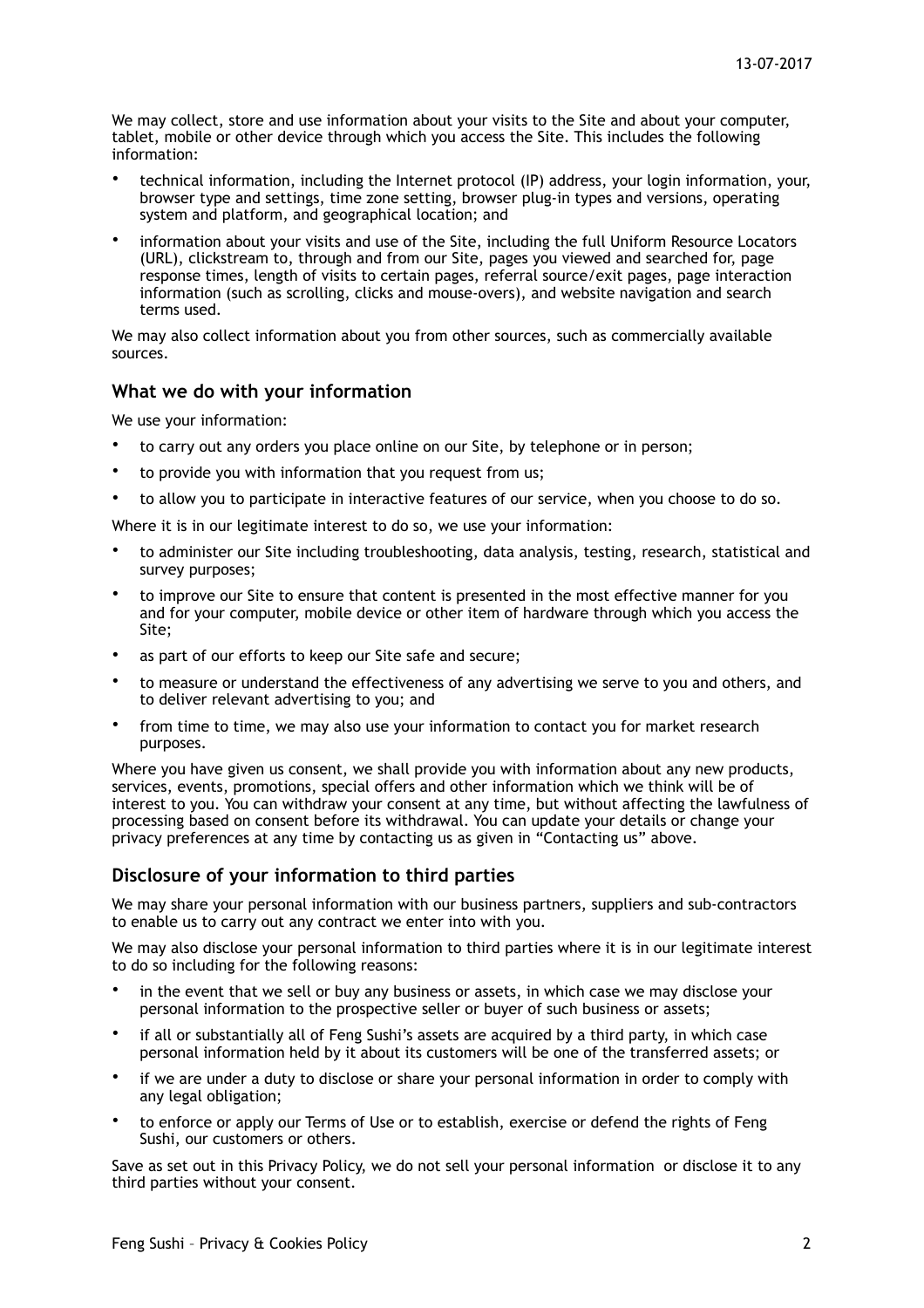# **Security of your information**

We are committed to ensuring that your information is safe and take all steps reasonably necessary to ensure that your data is treated securely and in accordance with this Privacy Policy.

All information you provide to us is stored on our secure servers within the United Kingdom. Any payment transactions will be encrypted. Where we have given you (or where you have chosen) a password which enables you to access certain parts of our Site, you are responsible for keeping this password confidential. We ask you not to share a password with anyone.

Unfortunately, the transmission of information via the internet is not completely secure. Although we will do our best to protect your personal information, we cannot guarantee the security of your data transmitted to our Site; any transmission is at your own risk. Once we have received your information, we will use strict procedures and security features to try to prevent unauthorised access.

### **How long we keep your information**

We will keep your data for as long as necessary to fulfil the purposes described in this Privacy Policy or for as long as we are required by law.

### **Your rights**

### **Access to your information and updating your information**

You have the right to access information which we hold about you. If you so request, we shall provide you with a copy of your personal information which we are processing. For any further copies which you may requested, we may charge a reasonable fee based on administrative costs.

You also have the right to receive your personal information in a structured and commonly used format so that it can be transferred to another data controller ("data portability").

We want to make sure that your personal information is accurate and up to date. You may ask us to correct or remove information you think is inaccurate.

# **Right to object**

*Direct marketing* 

You have the right to object at any time to our processing of your personal information for direct marketing purposes.

*Where we process your information based on our legitimate interests* 

You also have the right to object, on grounds relating to your particular situation, at any time to processing of your personal information which is based on our legitimate interests. Where you object on this ground, we shall no longer process your personal information unless we can demonstrate compelling legitimate grounds for the processing which override your interests, rights and freedoms or for the establishment, exercise or defence of legal claims.

## **Your other rights**

You also have the following rights under data protection laws to request that we rectify your personal information which is inaccurate or incomplete.

In certain circumstances, you have the right to:

- request the erasure of your personal information erasure ('right to be forgotten');
- restrict the processing of your personal information to processing to which you have given your consent or for the establishment, exercise or defence of legal claims or for the protection of the rights of others.

#### **Exercising your rights**

You can exercise any of your rights as described in this Privacy Policy and under data protection laws by contacting us as given in "Contacting us" above.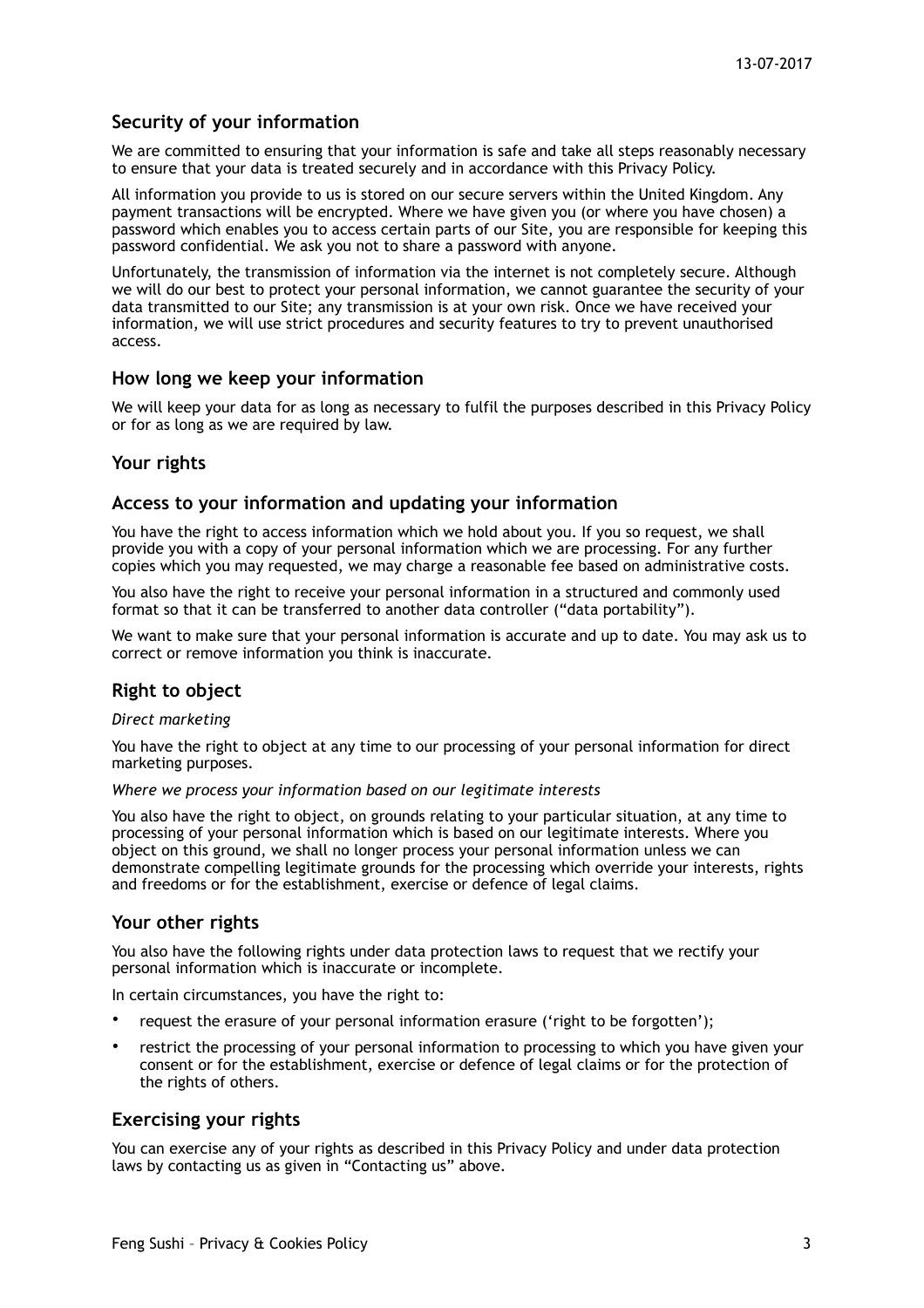Save as described in this Privacy Policy or provided under data protection laws, there is no charge for the exercise of your legal rights. However, if your requests are manifestly unfounded or excessive, in particular because of their repetitive character, we may either: (a) charge a reasonable fee taking into account the administrative costs of providing the information or taking the action requested; or (b) refuse to act on the request.

Where we have reasonable doubts concerning the identity of the person making the request, we may request additional information necessary to confirm your identity.

## **Cookies**

In order to improve the Site, we may use small files commonly known as "cookies". A cookie is a small amount of data which often includes a unique identifier that is sent to your computer or mobile phone (your "device") from the Site and is stored on your device's browser or hard drive. The cookies we use on the Site won't collect personally identifiable information about you and we won't disclose information stored in cookies that we place on your device to third parties.

By continuing to browse the site, you are agreeing to our use of cookies.

If you don't want us to use cookies when you use the Site, you can set your internet browser not to accept cookies. However, if you block cookies some of the features on this Site may not function as a result.

You can find more information about how to do manage cookies for all the commonly used internet browsers by visiting [www.allaboutcookies.org.](http://www.allaboutcookies.org) This website will also explain how you can delete cookies which are already stored on your device.

We currently set the following cookies:

| Cookie                | Purpose                   |
|-----------------------|---------------------------|
| <b>ANON</b>           | Unknown                   |
| KievRPSAuth           | Unknown                   |
| <b>MR</b>             | Unknown                   |
| <b>MUID</b>           | Targeting/Advertising     |
| <b>MUIDB</b>          | Unknown                   |
| <b>NAP</b>            | Unknown                   |
| PPLState              | Unknown                   |
| <b>SRCHD</b>          | Unknown                   |
| <b>SRCHUID</b>        | Unknown                   |
| <b>SRCHUSR</b>        | Unknown                   |
| <b>WLID</b>           | Unknown                   |
| <b>WLS</b>            | Unknown                   |
| $\_EDGE\_S$           | Unknown                   |
| $\_SS$                | Unknown                   |
| $\_$                  | Unknown                   |
| _dc_gtm_UA-19663919-1 | <b>Strictly Necessary</b> |
| $\mathsf{g}$ a        | Performance               |
| _gid                  | Performance               |
| _uetsid               | Unknown                   |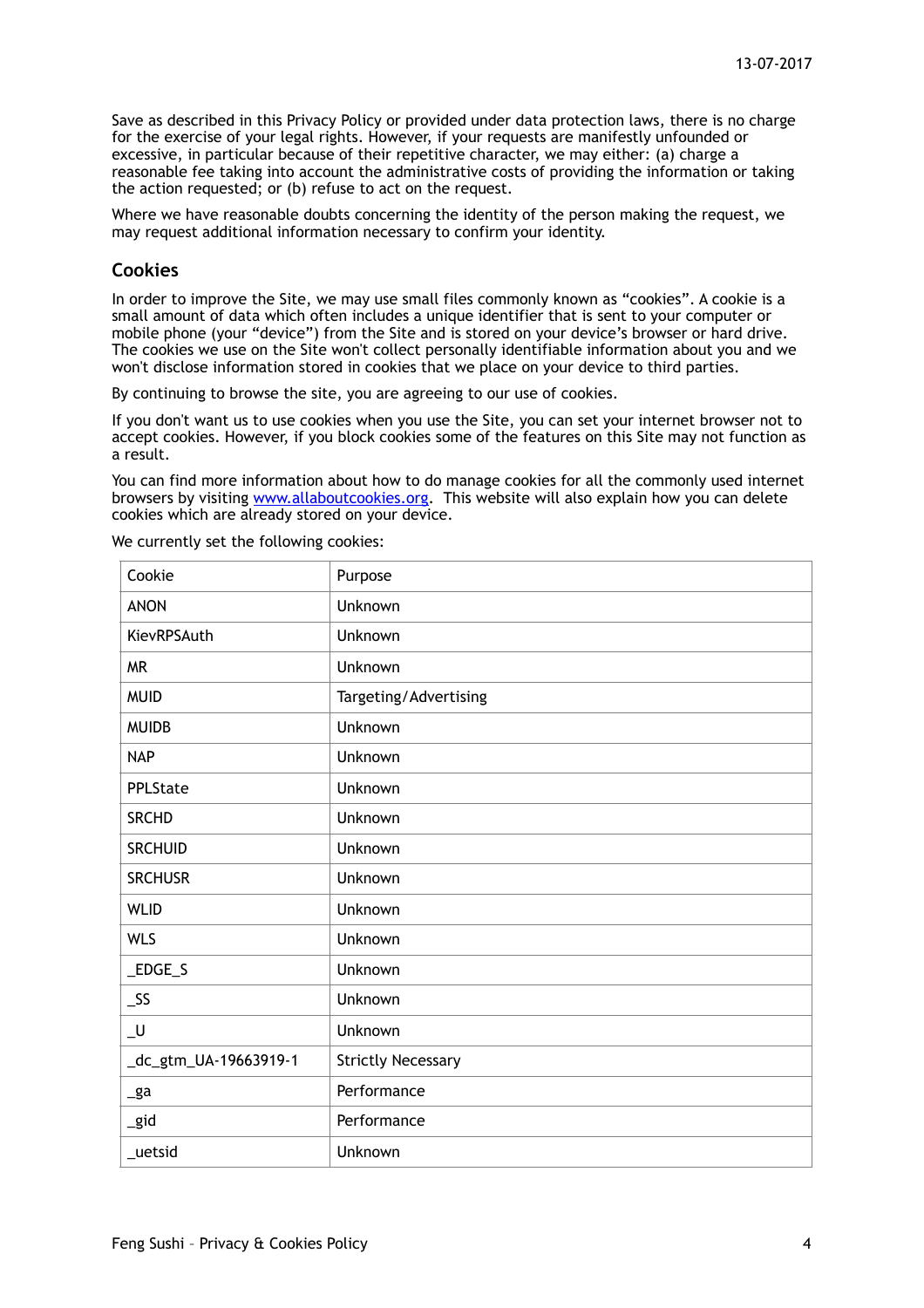| wfvt_3941628089                             | Unknown                   |
|---------------------------------------------|---------------------------|
| wordfence_verifiedHuman                     | Unknown                   |
| wordpress_8bd10cd2a695d0<br>c7c795d52e426   | Unknown                   |
| wordpress_logged_in_8bd10<br>cd2a695d0c7c79 | Unknown                   |
| wordpress_test_cookie                       | <b>Strictly Necessary</b> |
| wp_settings-1                               | Unknown                   |
| wp-settings-time-1                          | Unknown                   |

## **Links**

The Site may, from time to time, contain links to and from the websites of our partner networks, advertisers and affiliates.

If you follow a link to any of these websites, please note that these websites have their own privacy policies and that we do not accept any responsibility or liability for these policies. Please check these policies before you submit any personal information to these websites.

# **Complaints**

You also have the right to complain to the Information Commissioner's Office ([https://ico.org.uk/\)](https://ico.org.uk/) about our data processing activities (helpline on 0303 123 1113).

# **Changes to our Privacy Policy**

Any changes we may make to this Privacy Policy in the future will be posted on this page and, where appropriate, notified to you by email. Please check back frequently to see any updates or changes to our Privacy Policy.

This Privacy Policy was last updated on 13 July 2017.

#### **Data Protection Notice to appear adjacent to User Input Forms on Website:**